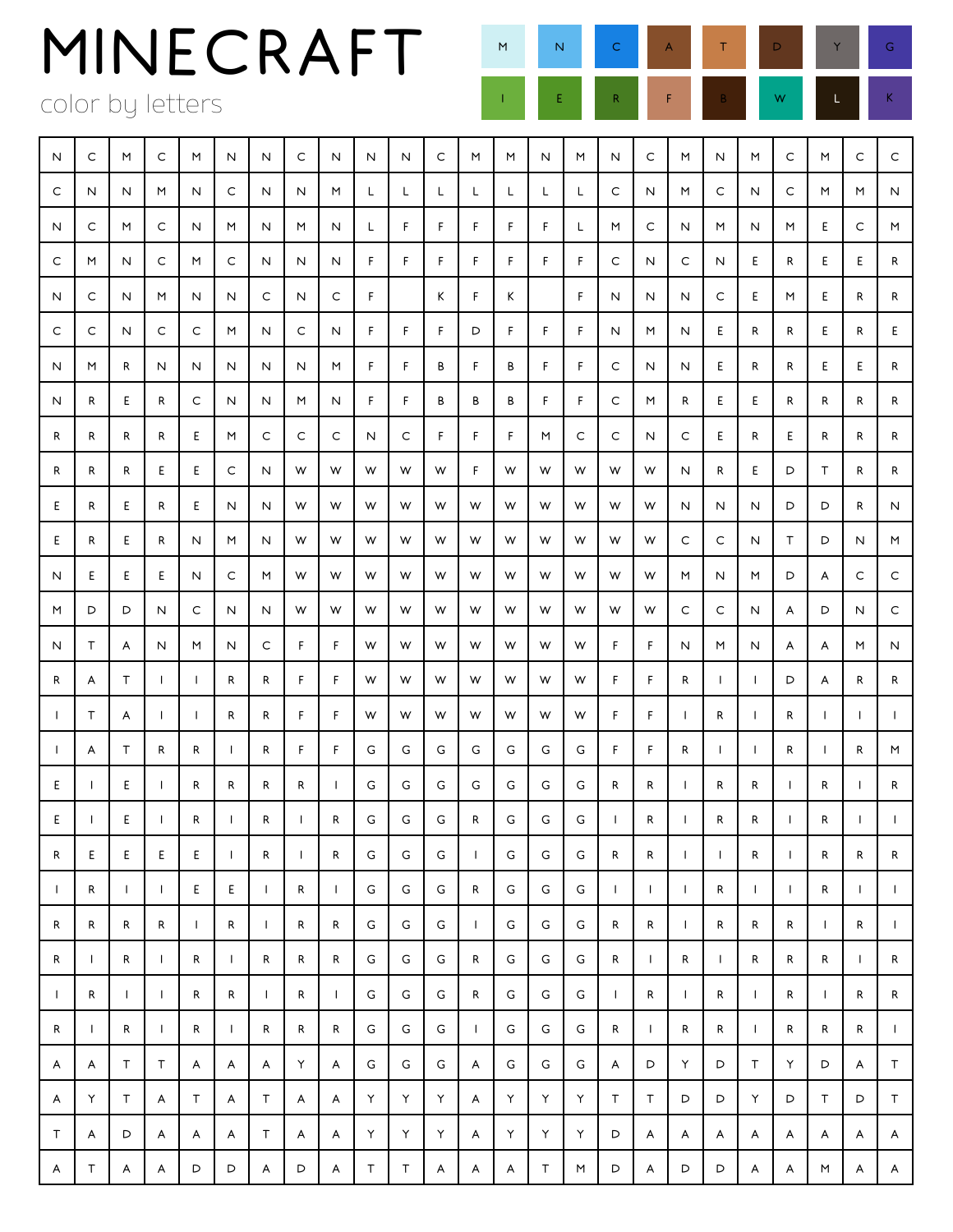color by letters



| W | D | B | D           | B            | B           | W | B | B | W      | D  | D           | W      | M      | D  | W           | D | B | D | B           | D | B           | В | D | W |
|---|---|---|-------------|--------------|-------------|---|---|---|--------|----|-------------|--------|--------|----|-------------|---|---|---|-------------|---|-------------|---|---|---|
| B | B | D | B           | W            | B           | D | B | D | N      | N  | N           | N      | N      | N  | N           | В | M | В | W           | W | D           | В | В | В |
| B | B | W | B           | D            | B           | В | В | В | Ν      | N  | N           | N      | N      | N  | N           | В | В | D | W           | D | B           | В | W | В |
| W | В | B | B           | D            | B           | D | В | В | Ν      | N  | N           | N      | Ν      | N  | N           | В | В | В | D           | W | В           | В | D | В |
| B | В | M | B           | В            | В           | В | В | В | Ν      | E  | E           | N      | Е      | Ε  | N           | В | В | В | В           | D | B           | W | D | В |
| B | W | В | B           | W            | W           | В | В | D | Ν      | N  | N           | R      | N      | N  | N           | В | В | D | D           | В | D           | D | В | В |
| W | В | D | B           | W            | В           | В | D | W | N      | N  | N           | N      | N      | N  | N           | D | W | D | W           | D | В           | D | W | D |
| В | В | В | В           | В            | В           | В | В | В | N      | N  | N           | N      | N      | N  | N           | В | D | D | В           | W | D           | В | D | В |
| В | D | W | D           | W            | В           | D | W | D | В      | В  | N           | N      | N      | D  | D           | В | D | W | В           | D | В           | D | W | В |
| B | D | В | B           | B            | В           | D | A | A | A      | A  | A           | N      | A      | A  | A           | A | A | D | В           | В | В           | В | D | В |
| W | В | В | D           | В            | В           | В | A | A | A      | A  | A           | A      | A      | A  | A           | A | A | В | В           | В | В           | W | D | В |
| B | D | В | В           | В            | В           | W | A | A | A      | A  | A           | A      | A      | A  | A           | A | A | D | W           | D | В           | W | D | D |
| В | W | В | В           | D            | W           | В | A | A | A      | A  | A           | A      | A      | A  | A           | A | A | В | D           | W | D           | D | В | В |
| B | B | D | W           | В            | В           | В | A | A | A      | A  | A           | A      | A      | A  | A           | A | A | D | В           | В | В           | В | W | В |
| W | W | В | В           | В            | D           | D | Ν | N | A      | A  | A           | A      | A      | A  | A           | N | N | В | В           | В | W           | В | В | В |
| D | B | В | D           | В            | M           | В | N | N | A      | A  | A           | A      | A      | A  | A           | N | N | В | В           | W | W           | В | В | W |
| D | W | В | W           | D            | D           | В | N | N | A      | A  | A           | A      | A      | A  | A           | N | N | W | D           | D | В           | В | В | D |
| B | B | D | B           | B            | B           | В | N | N | Τ      | Τ  | Τ           | $\top$ | Τ      | Τ  | T           | N | N | D | В           | W | D           | W | D | W |
| C | C | C | C           | C            | C           | C | C | C | T      | Τ  | T.          | T      | T      | Τ  | T           | C | C | C | С           | C | C           | C | C | C |
| G | Κ | Κ | G           | Κ            | Κ           | G | Κ | Κ | $\top$ | Τ  | $\top$      | G      | $\top$ | Τ  | $\top$      | Κ | G | K | Κ           | G | Κ           | K | K | G |
| G | G | G | G           | G            | K           | G | G | K | $\top$ | T  | $\top$      | K      | T      | T  | T           | K | K | G | K           | G | G           | K | G | K |
| K | G | G | Κ           | G            | K           | Κ | G | Κ | T      | T. | T           | K      | $\top$ | T. | $\mathsf T$ | K | G | G | K           | K | G           | K | G | K |
| C | C | C | $\mathsf C$ | $\mathsf{C}$ | $\mathsf C$ | C | K | G | T      | Τ  | T           | G      | T.     | T  | T.          | G | K | C | $\mathsf C$ | C | $\mathsf C$ | C | C | C |
| Κ | Κ | G | Κ           | Κ            | G           | Κ | G | G | $\top$ | Τ  | $\mathsf T$ | K      | Τ      | T. | T.          | G | G | G | K           | K | G           | K | K | G |
| K | G | G | Κ           | G            | K           | К | G | G | T      | Τ  | T           | K      | T.     | T. | T           | Κ | K | K | G           | Κ | G           | K | G | K |
| G | K | К | G           | К            | K           | G | K | К | Τ      | Τ  | T           | G      | $\top$ | T  | $\mathsf T$ | K | K | G | K           | Κ | K           | G | K | G |
| C | C | C | C           | C            | $\mathsf C$ | C | C | C | Τ      | Τ  | T           | C      | T.     | T. | T           | C | C | C | C           | C | $\mathsf C$ | C | C | C |
| K | G | К | К           | G            | K           | G | G | К | F.     | F  | F.          | K      | F      | F  | F           | G | K | Κ | G           | Κ | G           | K | K | K |
| G | K | К | G           | К            | G           | Κ | G | К | F      | F  | F           | G      | F      | F  | F           | K | G | K | G           | K | G           | G | K | G |
| Κ | Κ | G | Κ           | Κ            | Κ           | G | Κ | G | Κ      | G  | Κ           | K      | К      | G  | G           | Κ | M | Κ | K           | G | K           | Κ | G | K |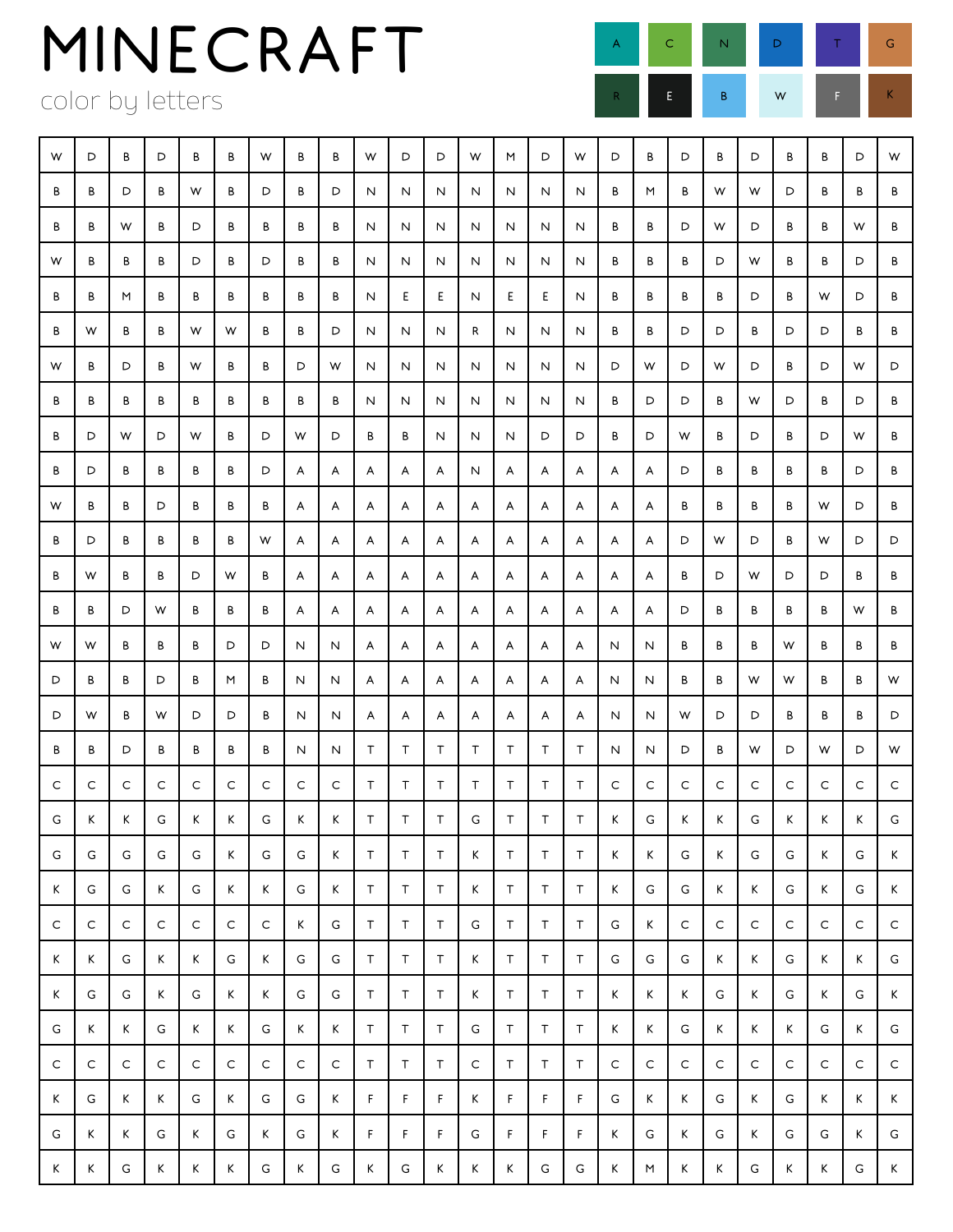color by letters



| R  | R | R                  | R                  | R | R                  | R | M                  | M            | M            | M            | M            | M            | M            | M            | M            | M            | M | R           | R | R  | R | R  | R  | R |
|----|---|--------------------|--------------------|---|--------------------|---|--------------------|--------------|--------------|--------------|--------------|--------------|--------------|--------------|--------------|--------------|---|-------------|---|----|---|----|----|---|
| R  | R | R                  | R                  | R | R                  | R | R                  | M            | M            | M            | M            | M            | M            | M            | M            | M            | R | R           | R | R  | R | R. | R  | R |
| R  | R | R                  | R                  | R | R                  | M | M                  | M            | M            | M            | M            | M            | M            | M            | M            | R            | R | R           | R | R  | R | R  | R  | R |
| R  | R | R                  | M                  | M | M                  | M | M                  | M            | $\mathbf{I}$ | $\mathbf{I}$ | $\mathbf{I}$ | $\mathbf{I}$ | $\mathbf{I}$ | $\mathbf{I}$ | $\mathbf{I}$ | M            | M | R           | R | R  | R | R  | R  | R |
| M  | M | M                  | M                  | M | M                  | M | M                  | M            | $\mathbf{I}$ | $\mathbf{I}$ | $\mathbf{I}$ | $\mathbf{I}$ | $\mathsf{I}$ | $\mathsf{I}$ | $\mathbf{I}$ | M            | M | M           | M | M  | M | M  | M  | M |
| M  | M | M                  | M                  | M | M                  | M | M                  | M            | $\mathbf{I}$ | N            | N            | $\mathbf{I}$ | N            | N            | $\mathbf{I}$ | M            | M | M           | M | M  | M | M  | M  | M |
| M  | M | M                  | M                  | M | M                  | M | M                  | M            | $\mathbf{I}$ | N            | N            | $\mathbf{I}$ | N            | N            | $\mathbf{I}$ | M            | M | M           | M | M  | M | M  | M  | M |
| M  | M | M                  | M                  | M | M                  | M | M                  | M            | $\mathbf{I}$ | $\mathbf{I}$ | $\mathbf{I}$ | N            | $\mathbf{I}$ | $\mathbf{I}$ | $\mathbf{I}$ | M            | M | M           | M | R  | R | R  | M  | M |
| M  | M | M                  | M                  | M | M                  | M | M                  | M            | $\mathbf{I}$ | $\mathbf{I}$ | N            | N            | N            | $\mathbf{I}$ | $\mathbf{I}$ | M            | M | R           | R | R  | R | R  | R  | M |
| M  | M | M                  | M                  | M | M                  | M | M                  | M            | $\mathbf{I}$ | $\mathbf{I}$ | N            | $\mathbf{I}$ | N            | M            | M            | R            | R | R           | R | R  | R | R  | R  | R |
| M  | M | M                  | M                  | M | M                  | M | M                  | M            | $\mathbf{I}$ | $\mathbf{I}$ | $\mathbf{I}$ | $\mathbf{I}$ | $\mathbf{I}$ | $\mathbf{I}$ | $\mathbf{L}$ | M            | M | R           | R | R  | R | R. | M  | M |
| M  | M | M                  | M                  | M | M                  | M | M                  | M            | M            | $\mathbf{I}$ | $\mathsf{I}$ | Ε            | $\mathbf{I}$ | $\mathbf{I}$ | M            | M            | M | M           | M | R  | R | M  | M  | M |
| M  | M | M                  | R                  | R | R                  | R | M                  | M            | M            | $\mathbf{I}$ | Ε            | Ε            | Ε            | $\mathbf{I}$ | M            | M            | M | M           | M | M  | M | M  | M  | M |
| M  | R | R                  | R                  | R | R                  | R | R                  | M            | M            | E            | Ε            | $\mathsf{I}$ | E            | E            | M            | M            | M | M           | M | M  | M | M  | M  | M |
| M  | M | R                  | R                  | R | R                  | M | M                  | M            | M            | $\mathbf{I}$ | $\mathbf{I}$ | E            | $\mathbf{I}$ | $\perp$      | M            | M            | M | M           | M | M  | M | M  | M  | M |
| M  | M | M                  | M                  | M | M                  | M | M                  | M            | M            | $\mathsf{I}$ | Ε            | Е            | Е            | $\mathbf{I}$ | M            | M            | M | M           | M | M  | M | M  | M  | M |
| M  | M | M                  | M                  | M | M                  | M | M                  | M            | M            | E.           | E.           | $\mathbf{I}$ | Ε            | Ε            | M            | M            | M | M           | M | M  | M | M  | M  | M |
| M  | M | M                  | M                  | M | M                  | M | M                  | M            | M            | $\mathbf{I}$ | $\mathbf{I}$ | Ε            | $\mathbf{I}$ | $\mathbf{I}$ | M            | M            | M | Υ           | Υ | Υ  | Υ | Υ  | Υ  | Υ |
| M  | M | M                  | M                  | M | M                  | M | M                  | M            | M            | Ι.           | Ε            | Ε            | E            | $\mathbf{I}$ | M            | M            | M | Q           | Q | Ζ  | Q | Q  | Q  | Ζ |
| M  | M | M                  | M                  | M | M                  | M | M                  | M            | M            | Ε            | Ε            | $\mathbf{I}$ | E            | E            | M            | M            | M | Q           | Ζ | Q  | Ζ | Ζ  | Q  | Q |
| M  | M | $\mathsf{M}% _{0}$ | $\mathsf{M}% _{0}$ | M | $\mathsf{M}% _{0}$ | M | $\mathsf{M}% _{0}$ | M            | M            | $\mathbf{I}$ | $\mathbf{I}$ | E            | $\mathbf{I}$ | $\mathbf{I}$ | M            | M            | M | $\mathsf Z$ | Q | Ζ  | Q | Q  | Z  | Q |
| Υ  | Υ | Υ                  | Υ                  | Υ | M                  | M | M                  | M            | M            | $\mathbf{L}$ | E.           | Ε            | E            | $\mathbf{I}$ | Y            | Y.           | Υ | Y           | Υ | Υ  | Υ | Υ  | Y. | Y |
| Q  | Q | Ζ                  | Q                  | Ζ | M                  | M | M                  | M            | M            | E            | E.           | $\mathbf{I}$ | E.           | E            | Ζ            | Q            | Z | Q           | Q | Z  | Z | Q  | Z  | Z |
| Z  | Z | Q                  | Z                  | Q | M                  | M | M                  | $\mathsf{I}$ | $\mathbf{I}$ | $\mathbf{I}$ | $\mathbf{I}$ | $\mathbf{I}$ | $\mathbf{I}$ | Т.           | $\mathbf{I}$ | $\mathbf{I}$ | Z | Z           | Z | Q  | Q | Q  | Z  | Q |
| Z  | Q | Z                  | Q                  | Z | M                  | M | M                  | $\mathsf{I}$ | $\mathbf{I}$ | $\mathbf{I}$ | Z            | Q            | Z            | $\mathbf{I}$ | $\mathbf{I}$ | $\mathbf{I}$ | Q | Ζ           | Q | Z  | Ζ | Q  | Q  | Z |
| Υ  | Υ | Υ                  | Υ                  | Υ | Υ                  | Υ | Υ                  | $\mathbf{I}$ | $\mathbf{I}$ | $\mathbf{I}$ | Υ            | Υ            | Y            | $\mathbf{I}$ | $\mathbf{I}$ | $\mathbf{I}$ | Y | Υ           | Υ | Y. | Υ | Υ  | Y. | Y |
| Z  | Q | Ζ                  | Q                  | Q | Ζ                  | Z | Ζ                  | N            | $\mathbf{I}$ | N            | Q            | Ζ            | Q            | N            | $\mathbf{I}$ | N            | Q | Q           | Z | Q  | Ζ | Q  | Q  | Z |
| Z  | Z | Q                  | Z                  | Q | Q                  | Q | Q                  | N            | $\mathbf{I}$ | N            | Z            | Q            | Z            | N            | $\mathbf{L}$ | N            | Q | Z           | Z | Q  | Q | Z  | Q  | Q |
| Q  | Q | Z                  | Q                  | M | Z                  | Q | Z                  | N            | $\mathbf{I}$ | N            | Q            | Q            | Z            | N            | $\mathbf{L}$ | N            | Z | Z           | Q | Q  | Z | Z  | Q  | Z |
| Y. | Υ | Υ                  | Υ                  | Υ | Y                  | Υ | $\mathsf Y$        | Υ            | Y            | Υ            | Υ            | Y            | Y            | Y            | Y            | Υ            | Y | Υ           | Y | Y  | Y | Y  | Y  | Y |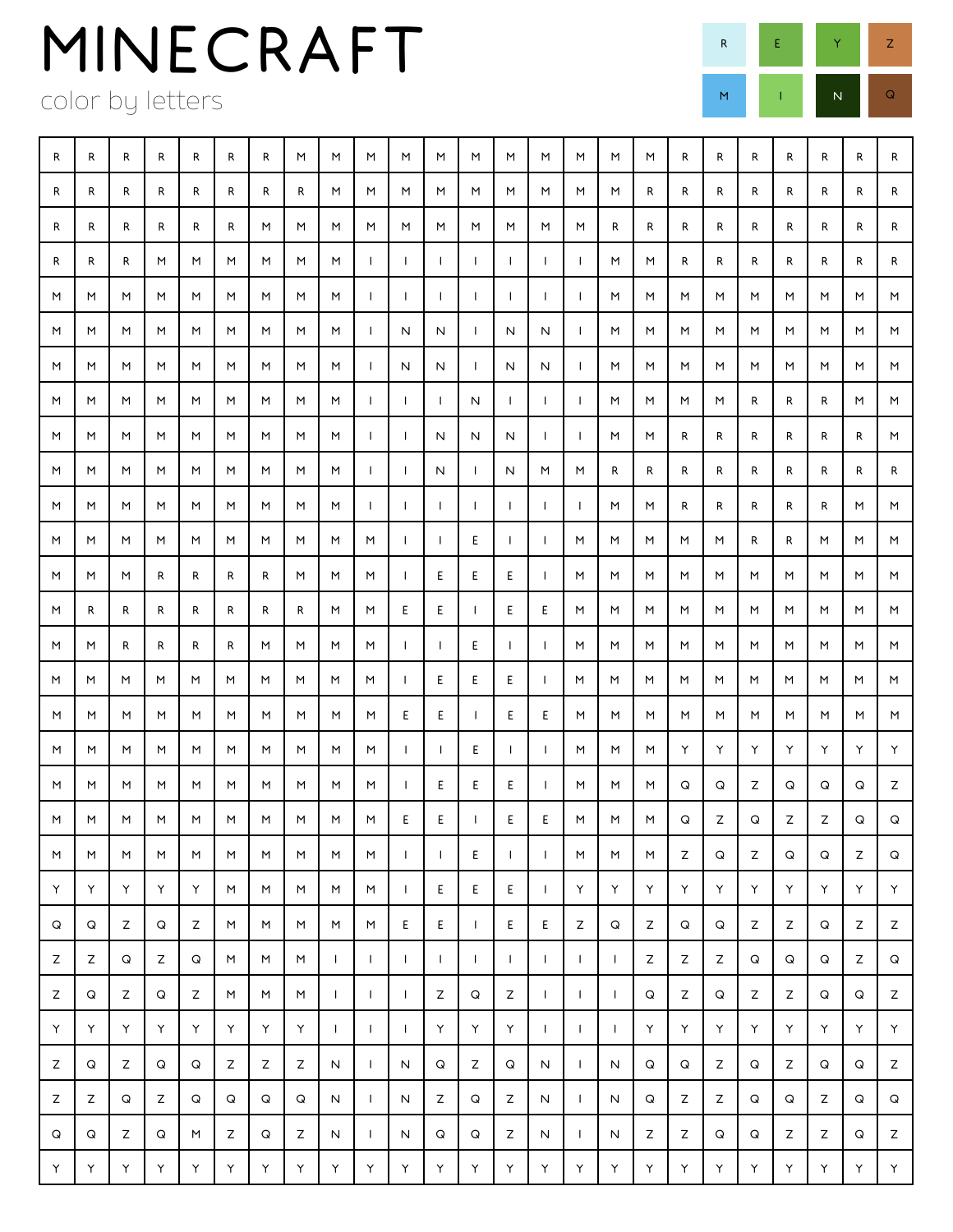color by letters

| J            |              |              | J            | K            | -1           |              | J            | Κ            | Κ            |   | J            | J       | $\mathbf{I}$ | $\mathbf{I}$ | $\mathbf{I}$ | J            | $\mathbf{I}$ | $\mathbf{I}$ | K            | $\mathbf{I}$ | $\mathbf{I}$ |              | K            | J            |
|--------------|--------------|--------------|--------------|--------------|--------------|--------------|--------------|--------------|--------------|---|--------------|---------|--------------|--------------|--------------|--------------|--------------|--------------|--------------|--------------|--------------|--------------|--------------|--------------|
| К            | J            | $\mathbf{I}$ | $\perp$      | $\mathbf{I}$ | $\perp$      | J            | J            | $\perp$      | A            | A | A            | A       | A            | A            | A            | $\mathbf{I}$ | $\mathbf{I}$ | K            | J            | J            | J            | K            | $\mathbf{L}$ | J            |
| $\mathbf{I}$ | $\mathbf{I}$ | К            | J            | $\mathbf{I}$ | Κ            | J            | $\mathbf{I}$ | $\mathbf{I}$ | A            | A | A            | A       | A            | A            | A            | J            | $\mathbf{I}$ | J            | $\mathbf{I}$ | K            | K            | $\mathbf{I}$ | $\mathbf{I}$ | $\mathbf{I}$ |
| $\mathbf{I}$ | J            | J            | J            | K            | $\perp$      | J            | $\mathsf{I}$ | К            | A            | P | P            | A       | P            | P            | A            | $\mathbf{I}$ | K            | K            | $\mathbf{I}$ | Κ            | $\mathbf{I}$ | J            | J            | K            |
| Κ            | J            | Κ            | $\mathbf{I}$ | $\perp$      | $\mathbf{I}$ | л.           | К            | $\mathbf{I}$ | Α            | A | A            | н       | A            | A            | A            | $\mathbf{I}$ | J            | $\mathbf{I}$ | $\mathbf{I}$ | J            | $\mathbf{I}$ | $\mathbf{I}$ | K            |              |
| $\mathbf{I}$ | К            | $\perp$      | J            | $\perp$      | J            | $\mathbf{I}$ | J            | J            | A            | P | P            | P       | P            | P            | A            | J            | $\mathbf{I}$ | $\mathbf{I}$ | J            | $\mathbf{I}$ | J            | K            | $\mathbf{I}$ | J            |
| $\mathbf{I}$ | $\mathsf{I}$ | J            | J            | $\mathbf{I}$ | Κ            | $\mathbf{I}$ | $\mathbf{I}$ | $\mathbf{I}$ | A            | A | A            | A       | A            | A            | A            | M            | J            | $\mathbf{I}$ | Κ            | Κ            | $\mathbf{I}$ | $\mathbf{L}$ | J            | $\mathbf{I}$ |
| J            | J            | $\mathbf{1}$ | $\perp$      | $\mathbf{I}$ | $\perp$      | К            | $\mathbf{I}$ | J            | A            | A | A            | A       | A            | A            | A            | $\mathbf{I}$ | J            | J            | J            | $\mathbf{I}$ | J            | $\mathbf{I}$ | K            | $\mathbf{I}$ |
| $\mathbf{I}$ | I.           | К            | $\mathbf{I}$ | J            | J            | A            | A            | $\mathbf{I}$ | J            | J | $\mathbf{I}$ | A       | J            | $\mathsf{I}$ | J            | $\mathbf{I}$ | A            | A            | $\mathbf{I}$ | J            | $\mathbf{I}$ | $\mathbf{I}$ | K            | J            |
| $\perp$      | J            | $\mathbf{I}$ | J            | $\mathbf{I}$ | $\mathbf{I}$ | A            | A            | A            | A            | A | A            | A       | A            | A            | A            | A            | A            | A            | X            | X            | X            | X            | X            | X            |
| $\mathbf{I}$ | J            | Ι.           | J            | К            | Κ            | A            | A            | К            | J            | J | $\mathbf{I}$ | A       | O            | V            | V            | O            | A            | A            | O            | V            | O            | O            | V            | O            |
| Κ            | $\mathbf{I}$ | $\mathbf{I}$ | $\mathbf{I}$ | J            | $\perp$      | A            | A            | $\mathbf{I}$ | A            | A | A            | A       | A            | A            | A            | V            | A            | A            | V            | O            | $\circ$      | V            | O            | V            |
| $\mathbf{I}$ | J            | J            | Ι.           | К            |              | A            | A            | J            | $\mathbf{I}$ | J | $\mathbf{I}$ | A       | V            | O            | V            | O            | A            | A            | O            | O            | V            | O            | O            | $\circ$      |
| X            | X            | X            | X            | X            | J            | A            | A            | X            | A            | A | A            | A       | A            | A            | A            | O            | A            | A            | V            | X            | X            | $\times$     | X            | X            |
| V            | O            | V            | O            | O            |              | Α            | A            | O            | V            | A | O            | A       | O            | A            | O            | V            | A            | A            | V            | O            | O            | O            | V            | O            |
| $\circ$      | V            | O            | V            | O            | J            | A            | A            | O            | O            | A | A            | A       | A            | A            | V            | O            | A            | A            | $\circ$      | V            | $\circ$      | V            | $\circ$      | O            |
| O            | O            | v            | O            | O            | J            | A            | A            | V            | V            | O | V            | A       | O            | V            | V            | O            | A            | A            | V            | O            | O            | V            | O            | V            |
| V            | V            | O            | $\circ$      | X            | X            | A            | A            | X            | A            | A | A            | A       | A            | A            | A            | X            | A            | A            | X            | X            | O            | $\circ$      | $\circ$      | O            |
| O            | O            | V            | V            | O            | $\circ$      | O            | O            | V            | A            | A | A            | A       | A            | A            | A            | O            | V            | O            | O            | V            | O            | $\circ$      | V            | $\mathsf{V}$ |
| $\circ$      | V            | O            | $\circ$      | $\circ$      | $\circ$      | V            | O            | O            | V            | A | A            | O       | A            | A            | $\circ$      | O            | V            | O            | $\circ$      | V            | V            | O            | $\circ$      | $\circ$      |
| $\circ$      | O            | O            | V            | $\circ$      | $\vee$       | O            | O            | V            | O            | A | A            | V       | A            | A            | V            | O            | O            | V            | $\circ$      | O            | O            | V            | O            | $\circ$      |
| V            | O            | $\times$     | $\times$     | $\times$     | X            | X            | X            | X            | X            | A | A            | X       | A            | A            | X            | X            | X            | X            | $\times$     | X            | X            | X            | O            | V.           |
| O            | V            | O            | O            | O            | V            | V            | $\circ$      | O            | V            | A | A            | $\circ$ | A            | A            | O            | O            | V            | O            | O            | V            | $\mathsf{V}$ | O            | V            | $\circ$      |
| V            | O            | O            | V            | O            | $\circ$      | O            | V            | O            | $\circ$      | A | A            | V       | A            | A            | V            | O            | V            | V            | O            | O            | V            | V            | O            | V            |
| V            | O            | O            | M            | V            | O            | V            | V            | V            | O            | A | A            | O       | A            | A            | O            | V            | O            | V            | V            | O            | V            | O            | V            | $\circ$      |
| X            | X            | X            | X            | X            | X            | X            | X            | X            | X            | A | A            | X       | A            | A            | X            | X            | X            | X            | X            | X            | X            | X            | X            | X            |
| O            | O            | V            | O            | O            | $\vee$       | O            | O            | V            | O            | A | A            | V       | A            | A            | V            | O            | O            | V            | O            | O            | V            | O            | O            | V.           |
| V            | O            | O            | V            | O            | O            | $\vee$       | O            | O            | O            | A | A            | V       | A            | A            | O            | V            | O            | O            | V            | V            | O            | V            | O            | $\circ$      |
| O            | V            | V            | O            | O            | V            | $\circ$      | O            | V            | V            | A | A            | O       | A            | A            | O            | O            | V            | O            | O            | O            | O            | O            | V            | V.           |
| X            | X            | X            | $\times$     | X            | X            | X            | X            | X            | X            | X | X            | X       | X            | X            | X            | X            | X            | X            | X            | X            | X            | X            | X            | X            |

 $\times$  V K H A

O I J J P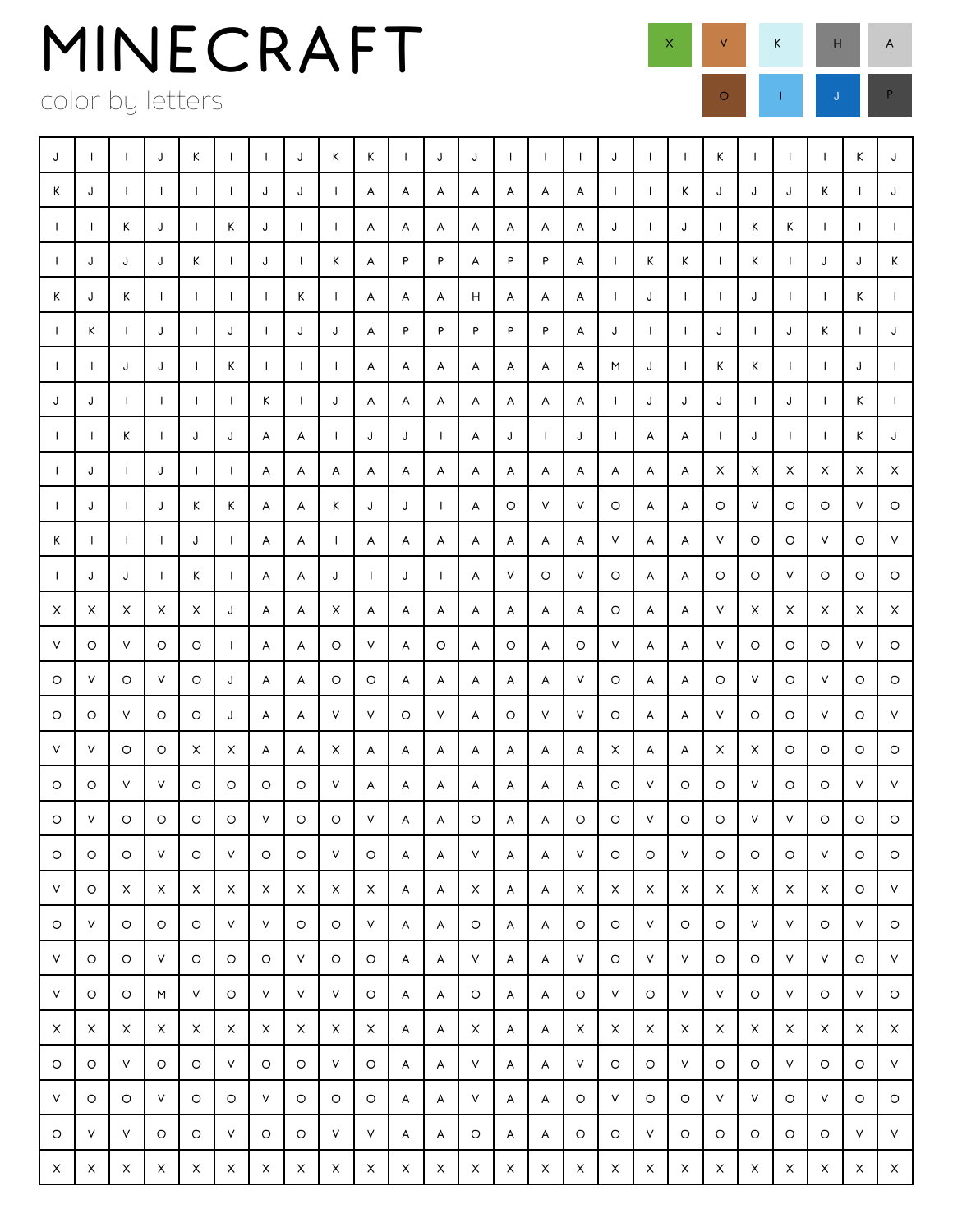color by letters

| M | G            | M | G | G | M | G | G            | M            | Τ            | Τ            | $\top$      | $\top$       | $\top$       | T            | T      | U      | U      | U            | U            | L | L | L  | L  | L  |
|---|--------------|---|---|---|---|---|--------------|--------------|--------------|--------------|-------------|--------------|--------------|--------------|--------|--------|--------|--------------|--------------|---|---|----|----|----|
| G | G            | G | G | G | M | M | G            | U            | Τ            | Τ            | T           | $\top$       | T            | T            | T      | U      | U      | L            | L            | L | L | L. | L. | L. |
| G | M            | G | G | G | G | G | G            | G            | Τ            | Т            | T           | $\top$       | T            | Τ            | $\top$ | U      | L      | L            | L            | L | L | L  | L  | L. |
| G | G            | G | M | M | G | G | M            | G            | Τ            | F            | F           | T            | F            | F            | Τ      | U      | U      | U            | L            | L | L | L  | L  | L  |
| G | M            | G | G | G | G | G | G            | G            | Τ            | т            | T           | T            | T            | Τ            | $\top$ | U      | U      | U            | U            | U | U | U  | U  | U  |
| G | G            | G | G | M | G | M | G            | G            | Τ            | Τ            | T           | T            | T            | Τ            | Τ      | U      | U      | U            | U            | U | U | U  | U  | U  |
| M | G            | M | M | G | G | G | G            | M            | U            | U            | U           | Τ            | U            | U            | U      | U      | U      | U            | U            | U | U | U  | U  | U  |
| M | G            | G | M | M | G | M | Τ            | Τ            | Τ            | Τ            | T           | Τ            | T            | T            | $\top$ | т      | T      | L            | L            | U | U | U  | U  | U  |
| G | G            | M | G | G | M | G | Τ            | Т            | T            | т            | T           | Т            | T            | Τ            | $\top$ | Τ      | Τ      | L            | L            | L | L | U  | U  | U  |
| G | G            | G | G | G | G | M | Τ            | Τ            | T            | Τ            | T           | T            | Τ            | Τ            | T      | Τ      | Τ      | L            | L            | L | L | L  | L  | U  |
| G | M            | G | G | G | M | G | Τ            | Τ            | Τ            | Τ            | T           | Τ            | T            | Τ            | $\top$ | Τ      | Τ      | L            | L            | L | L | U  | U  | U  |
| M | M            | G | M | G | M | G | Τ            | т            | T            | Τ            | T           | T            | T            | т            | $\top$ | Τ      | Τ      | L            | L            | L | U | U  | U  | U  |
| G | G            | G | M | G | U | U | Τ            | Τ            | $\mathsf T$  | Τ            | $\top$      | Τ            | $\top$       | Τ            | Τ      | Τ      | Τ      | U            | U            | U | U | U  | U  | U  |
| N | N            | M | G | G | G | U | Τ            | т            | Τ            | Т            | $\top$      | Τ            | T            | Τ            | Τ      | Τ      | Τ      | U            | U            | U | U | U  | U  | U  |
| N | N            | G | M | U | U | U | Τ            | т            | Τ            | Т            | T           | Τ            | T            | T            | T      | T      | Τ      | U            | U            | U | U | U  | U  | U  |
| N | N            | G | U | U | U | U | Τ            | Τ            | Τ            | Τ            | T           | T            | $\top$       | Τ            | T      | Τ      | Τ      | U            | U            | U | U | U  | U  | U  |
| N | N            | U | U | U | U | U | Τ            | Т            | U            | Т            | T           | U            | T            | Τ            | U      | Τ      | Τ      | U            | U            | U | U | U  | U  | U  |
| N | N            | U | U | U | U | U | T            | Т            | U            | Τ            | $\top$      | U            | T            | Τ            | U      | Τ      | Τ      | U            | U            | U | U | U  | G  | G  |
| N | N            | U | U | U | U | U | Τ            | Τ            | U            | Т            | T           | U            | T            | T            | U      | T      | T      | U            | U            | U | U | G  | G  | G  |
| N | Ν            | U | U | U | U | U | $\mathsf T$  | Т            | U            | Т            | $\mathsf T$ | U            | $\top$       | Τ            | U      | Т      | $\top$ | U            | U            | G | G | G  | G  | G  |
| N | N            | U | U | U | U | U | Τ            | Τ            | U            | $\mathsf T$  | $\top$      | U            | $\top$       | $\top$       | U      | $\top$ | T      | U            | G            | G | G | G  | G  | G  |
| N | N            | U | U | U | U | U | Τ            | Τ            | U            | T            | T           | U            | $\mathsf T$  | $\top$       | U      | T      | T      | G            | G            | G | G | G  | G  | G  |
| N | N            | U | U | U | U | U | M            | M            | M            | $\top$       | $\mathsf T$ | M            | $\mathsf T$  | $\top$       | M      | M      | M      | M            | M            | M | M | M  | M  | M  |
| N | N            | G | G | G | U | U | A            | N            | N            | Τ            | $\top$      | N            | $\mathsf T$  | Τ            | A      | N      | N      | A            | N            | N | N | A  | N  | N  |
| N | G            | G | G | G | G | U | N            | A            | N            | Τ            | $\mathsf T$ | A            | $\mathsf T$  | Τ            | N      | A      | N      | N            | A            | A | A | N  | A  | N  |
| N | G            | G | G | G | G | G | N            | A            | A            | Τ            | T           | N            | $\mathsf T$  | $\mathsf T$  | A      | N      | A      | N            | N            | A | N | N  | N  | A  |
| M | M            | M | M | M | M | M | M            | M            | M            | Τ            | $\top$      | M            | $\mathsf T$  | $\mathsf T$  | M      | M      | M      | M            | M            | M | M | M  | M  | M  |
| A | N            | N | A | N | N | N | A            | N            | N            | Τ            | $\mathsf T$ | N            | $\top$       | Τ            | A      | A      | N      | N            | N            | A | Α | N  | N  | A  |
| N | A            | N | N | A | N | N | A            | A            | N            | Τ            | $\mathsf T$ | A            | $\mathsf T$  | Τ            | N      | N      | N      | A            | N            | N | A | N  | N  | A  |
| A | $\mathsf{N}$ | N | N | A | N | A | $\mathsf{N}$ | $\mathsf{N}$ | $\mathsf{N}$ | $\mathsf{T}$ | T           | $\mathsf{N}$ | $\mathsf{T}$ | $\mathsf{T}$ | A      | N      | A      | $\mathsf{N}$ | $\mathsf{N}$ | A | N | N  | A  | N. |

A U G F

N L S T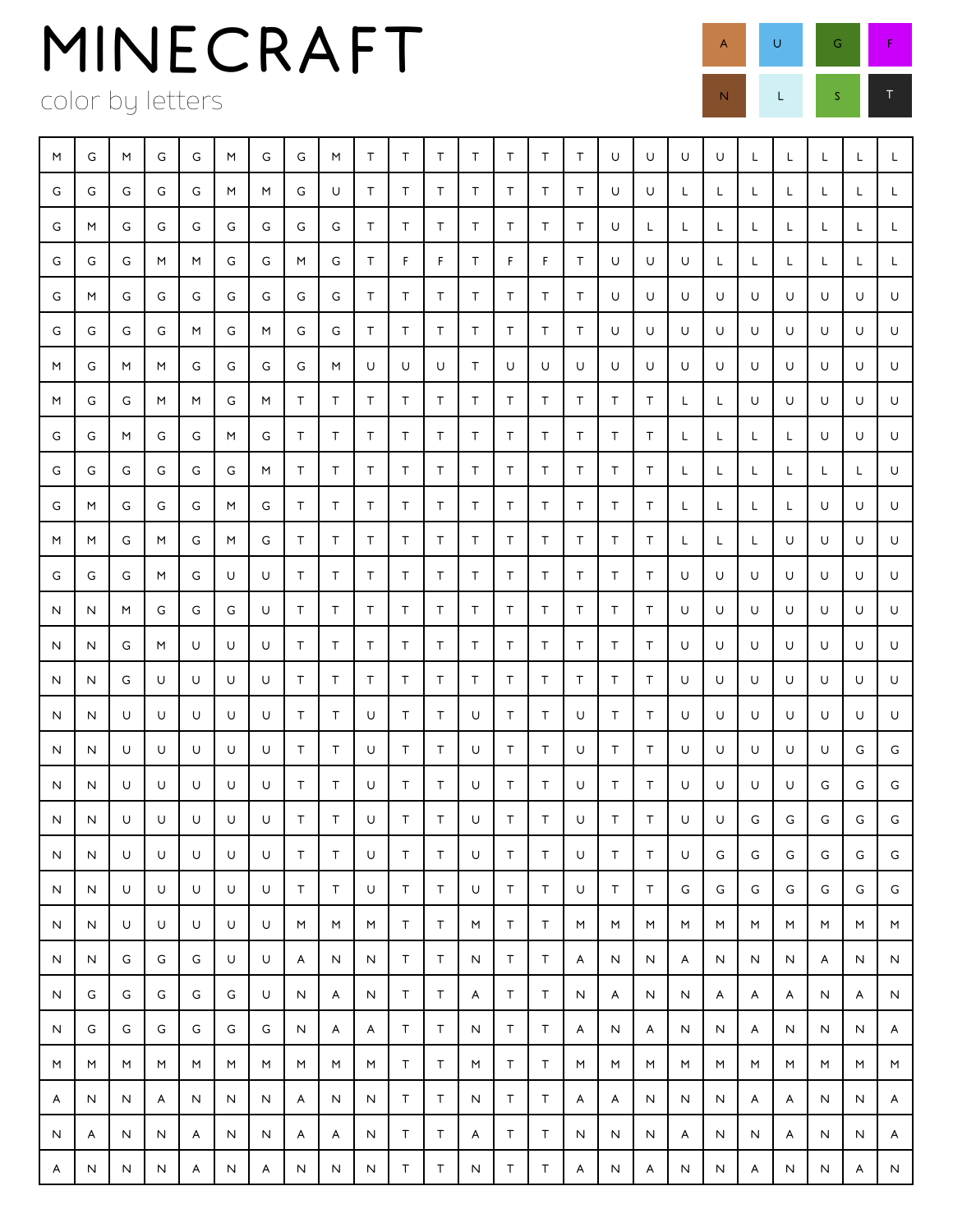color by letters

| Υ | Υ | Υ       | Υ            | Υ            | Υ            | Υ                        | Υ            | Υ            | Υ                        | Υ            | Υ            | Υ            | Υ            | Υ            | M            | M            | M            | Υ            | Υ            | Y            | Υ            | Υ            | Υ  | Υ  |
|---|---|---------|--------------|--------------|--------------|--------------------------|--------------|--------------|--------------------------|--------------|--------------|--------------|--------------|--------------|--------------|--------------|--------------|--------------|--------------|--------------|--------------|--------------|----|----|
| Υ | Υ | Υ       | Υ            | Υ            | Υ            | Υ                        | Υ            | Υ            | Υ                        | Υ            | Υ            | Υ            | M            | M            | M            | M            | M            | M            | M            | M            | Υ            | Y.           | Υ  | Υ  |
| Υ | Υ | Υ       | Υ            | Υ            | Υ            | Υ                        | Υ            | Υ            | Υ                        | Υ            | M            | M            | M            | M            | M            | M            | M            | M            | M            | M            | M            | M            | Υ  | Y  |
| Υ | N | N       | N            | N            | M            | Υ                        | Υ            | Υ            | M                        | M            | M            | M            | M            | M            | M            | M            | M            | M            | M            | M            | M            | M            | M  | Y. |
| Υ | N | N       | N            | N            | N            | N                        | Υ            | Υ            | Υ                        | Υ            | M            | M            | M            | M            | M            | M            | M            | M            | M            | M            | M            | M            | Y. | Y  |
| Υ | N | N       | $\perp$      | $\mathbf{I}$ | $\mathbf{I}$ | N                        | N            | Υ            | Υ                        | Υ            | Υ            | Υ            | M            | M            | M            | M            | M            | M            | M            | M            | M            | Y.           | Υ  | Y  |
| Υ | N | N       | $\mathbf{I}$ |              | $\perp$      | $\overline{\phantom{a}}$ | N            | N            | Υ                        | Υ            | Υ            | Υ            | Υ            | Υ            | M            | M            | M            | M            | M            | Υ            | Υ            | Y            | Υ  | Y  |
| Υ | N | N       | $\mathbf{I}$ |              | $\mathbf{I}$ | -1                       | $\mathbf{I}$ | N            | Ν                        | Υ            | Υ            | Υ            | Υ            | Υ            | Υ            | Υ            | Υ            | Υ            | Υ            | Υ            | Υ            | Y            | Y  | Y  |
| Υ | Υ | N       | N            |              | $\mathbf{I}$ |                          | $\mathbf{I}$ | $\perp$      | N                        | N            | Υ            | Υ            | Υ            | Υ            | Υ            | Υ            | Υ            | Υ            | Υ            | Υ            | Υ            | Y            | Y  | Y  |
| Υ | Υ | Υ       | N            | N            | $\mathbf{I}$ | <b>I</b>                 | $\perp$      | $\mathbf{I}$ | -1                       | N            | N            | Υ            | Y            | Υ            | Y            | Υ            | Υ            | Υ            | Υ            | Υ            | Υ            | Y            | Y  | Y  |
| Υ | Υ | Υ       | Υ            | N            | N            | 1                        | $\mathbf{I}$ | $\mathsf{I}$ | $\mathsf{l}$             | $\mathbf{I}$ | N            | N            | Υ            | Υ            | Υ            | Υ            | Υ            | Υ            | Υ            | Y            | Υ            | Y            | Y  | Y  |
| Υ | Υ | Υ       | Υ            | Υ            | N            | N                        | $\mathbf{I}$ | $\mathbf{I}$ | $\overline{\phantom{a}}$ | $\mathbf{I}$ | $\mathbf{I}$ | N            | N            | Υ            | Υ            | Υ            | Υ            | Υ            | Υ            | Υ            | Y            | Υ            | Y  | Y  |
| Υ | Υ | Υ       | Υ            | Υ            | Υ            | N                        | N            | $\mathbf{I}$ | $\overline{\phantom{a}}$ | $\mathbf{I}$ | $\mathbf{I}$ | $\mathsf{I}$ | N            | N            | Υ            | Υ            | Υ            | Υ            | N            | N            | N            | Y            | Y. | Y  |
| Υ | Υ | Υ       | Υ            | Υ            | Υ            | Υ                        | N            | N            | $\mathbf{I}$             | $\mathbf{I}$ | $\mathbf{I}$ | $\mathbf{I}$ | $\mathbf{I}$ | Ν            | N            | Υ            | Υ            | N            | N            | $\mathbf{L}$ | N            | Υ            | Υ  | Y  |
| Υ | Υ | Υ       | Υ            | Υ            | Υ            | Υ                        | Υ            | N            | Ν                        |              | $\mathbf{I}$ | $\mathbf{I}$ | $\mathbf{I}$ | $\mathbf{I}$ | N            | N            | N            | N            | $\mathbf{I}$ | $\mathbf{L}$ | Ν            | Υ            | Y  | Y  |
| Υ | Υ | Υ       | Υ            | Υ            | Υ            | Υ                        | Υ            | Υ            | N                        | N            | $\mathbf{I}$ | $\mathbf{I}$ | $\mathbf{I}$ | $\mathbf{I}$ | $\mathbf{I}$ | N            | $\mathbf{I}$ | $\mathbf{I}$ | $\mathbf{I}$ | $\mathbf{L}$ | Ν            | Υ            | Y. | Y  |
| Υ | Y | Υ       | Υ            | Υ            | Υ            | Υ                        | Υ            | Υ            | Υ                        | N            | N            | $\mathbf{I}$ | $\mathbf{I}$ | $\mathbf{I}$ | $\mathbf{I}$ | N            | $\mathbf{I}$ | $\mathbf{I}$ | $\mathbf{I}$ | N            | Υ            | Υ            | Y  | Υ  |
| Υ | Υ | Υ       | Υ            | Υ            | Υ            | Υ                        | Υ            | Υ            | Υ                        | Υ            | N            | N            | $\mathbf{I}$ | $\mathbf{I}$ | $\mathbf{I}$ | N            | $\mathbf{I}$ | $\mathbf{I}$ | N            | Υ            | Υ            | Y            | Υ  | Y  |
| Υ | Υ | Υ       | Υ            | Υ            | Υ            | Υ                        | Υ            | Υ            | Υ                        | Υ            | Υ            | N            | N            | N            | N            | $\mathbf{I}$ | N            | N            | Υ            | Υ            | Υ            | Y            | Y  | Y  |
| Y | Υ | Υ       | Υ            | Υ            | Υ            | Υ                        | Υ            | Υ            | Υ                        | Υ            | Υ            | ${\sf N}$    | $\mathbf{I}$ | $\mathsf{I}$ | $\mathbf{I}$ | N            | N            | Е            | Υ            | Υ            | Υ            | Υ            | Y. | Y  |
| Υ | Υ | Υ       | Υ            | Υ            | Υ            | Υ                        | Υ            | Υ            | Υ                        | Υ            | N            | N            | $\mathbf{I}$ | $\mathbf{I}$ | $\mathbf{I}$ | N            | E            | E.           | E.           | Υ            | Υ            | Υ            | Υ  | Y  |
| Υ | Υ | Υ       | $\circ$      | Υ            | Υ            | Υ                        | Y            | Υ            | Υ                        | N            | N            | $\mathbf{L}$ | $\mathbf{I}$ | $\mathbf{I}$ | N            | Υ            | Υ            | E.           | E.           | E            | N            | N            | N  | Y  |
| Υ | O | O       | O            | O            | O            | Υ                        | Υ            | Υ            | Υ                        | N            | $\mathbf{L}$ | $\mathbf{L}$ | $\mathbf{I}$ | N            | Y            | Υ            | Υ            | Υ            | E            | $\mathbf{I}$ | $\mathbf{I}$ | $\mathbf{I}$ | N  | Y  |
| O | O | O       | $\circ$      | O            | O            | O                        | Υ            | Υ            | Υ                        | N            | N            | N            | N            | Υ            | Y.           | Υ            | Υ            | Υ            | N            | $\mathbf{I}$ | $\mathsf{L}$ | $\mathbf{I}$ | N  | Y  |
| O | O | $\circ$ | O            | O            | O            | O                        | O            | Υ            | Υ                        | Υ            | Υ            | Υ            | Υ            | Υ            | Y.           | Υ            | Υ            | Υ            | N            | $\mathbf{I}$ | $\mathbf{I}$ | $\mathbf{I}$ | Ν  | Υ  |
| O | O | O       | O            | O            | O            | O                        | O            | O            | Υ                        | Υ            | Y            | Υ            | Υ            | Υ            | Y            | Υ            | Υ            | Υ            | N            | N            | N            | N            | Ν  | Y  |
| V | V | V       | V            | V            | $\lor$       | V                        | $\mathsf{V}$ | V            | $\lor$                   | V            | V            | V            | V            | V            | V            | V            | V            | V            | V            | V            | V            | V            | V  | V  |
| A | Q | A       | A            | Q            | Q            | A                        | Q            | Q            | A                        | Q            | Q            | Q            | A            | Q            | Q            | A            | Q            | Q            | A            | Q            | M            | Q            | Q  | A  |
| A | Q | A       | Q            | A            | A            | Q                        | Q            | A            | Q                        | A            | Q            | Q            | A            | Q            | A            | Q            | Q            | A            | Q            | A            | A            | A            | Q  | Q  |
| Q | A | Q       | A            | Q            | Q            | A                        | Q            | Q            | A                        | Q            | Q            | A            | Q            | Q            | Q            | A            | Q            | A            | Q            | Q            | Q            | Q            | A  | A  |

A O E N M  $Q$  V  $V$   $I$   $Y$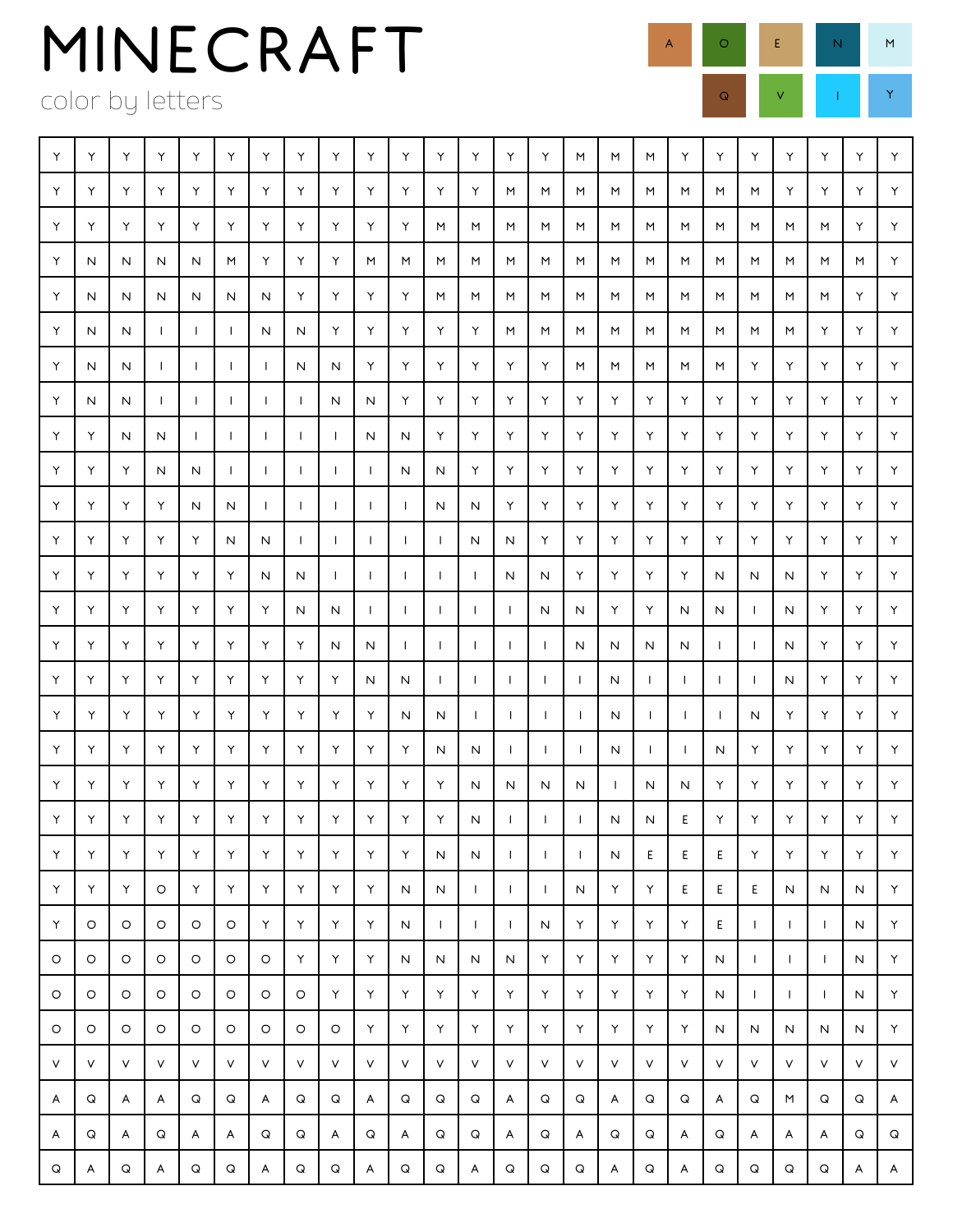color by letters

| X           | X           | C           | $\mathsf{C}$ | C | X           | X | C  | C      | X           | C  | $\mathsf{C}$ | $\mathsf{C}$ | X           | $\mathsf{C}$ | $\mathsf{C}$ | X           | C            | F  | F. | F. | F. | F. | $\mathsf{C}$ | X            |
|-------------|-------------|-------------|--------------|---|-------------|---|----|--------|-------------|----|--------------|--------------|-------------|--------------|--------------|-------------|--------------|----|----|----|----|----|--------------|--------------|
| C           | C           | C           | C            | X | C           | C | C  | X      | С           | X  | X            | С            | C           | C            | X            | C           | F            | F  | F  | F. | F. | F. | F.           | C            |
| X           | C           | X           | C            | C | C           | X | C  | С      | С           | X  | C            | C            | X           | C            | X            | F           | F            | F  | F  | F. | F. | F. | C            | $\times$     |
| C           | C           | C           | C            | C | X           | C | C  | X      | С           | C  | C            | X            | C           | X            | C            | C           | C            | F  | F  | F. | F. | С  | X            | C            |
| C           | X           | X           | C            | C | X           | C | В  | В      | В           | В  | В            | В            | В           | В            | В            | В           | В            | C  | F. | F  | С  | C  | C            | $\mathsf C$  |
| C           | C           | F           | F            | C | C           | В | В  | н      | н           | H. | н            | н            | н           | н            | н            | н           | н            | В  | C  | С  | X  | С  | C            | X            |
| C           | F           | F           | F            | F | C           | C | В  | В      | н           | H  | н            | н            | н           | н            | н            | н           | н            | В  | С  | X  | С  | С  | X            | C            |
| C           | C           | F           | F            | C | X           | С | C  | В      | В           | B  | B            | В            | В           | В            | В            | н           | н            | B  | T. | Τ  | C  | X  | C            | X            |
| X           | C           | C           | C            | C | C           | X | C  | С      | C           | X  | X            | C            | C           | C            | X            | н           | н            | н  | Τ  | T. | C  | X  | C            | $\mathsf C$  |
| C           | C           | C           | X            | X | C           | X | C  | X      | С           | С  | C            | C            | X           | X            | C            | н           | н            | н  | н  | В  | В  | В  | C            | X            |
| C           | X           | C           | X            | C | C           | X | C  | С      | С           | X  | X            | C            | C           | C            | C            | T           | н            | н  | н  | н  | н  | н  | В            | X            |
| C           | C           | X           | C            | X | C           | C | C  | C      | C           | C  | X            | X            | C           | C            | T            | T           | T            | н  | н  | н  | н  | н  | B            | $\mathsf C$  |
| C           | C           | X           | C            | C | X           | C | C  | X      | C           | X  | C            | C            | X           | T            | T            | Τ           | C            | C  | X  | В  | н  | н  | В            | C            |
| C           | X           | С           | C            | C | F           | С | С  | X      | C           | X  | C            | C            | Τ           | Τ            | Τ            | C           | X            | C  | X  | В  | н  | н  | В            | X            |
| X           | C           | С           | X            | F | F           | F | С  | С      | X           | С  | С            | Τ            | Τ           | Τ            | С            | C           | C            | X  | С  | В  | H  | н  | В            | X            |
| C           | C           | F           | F            | F | F           | F | F. | С      | C           | X  | T            | $\top$       | T           | C            | C            | X           | X            | C  | C  | B  | н  | н  | В            | $\mathsf{C}$ |
| C           | F           | F           | F            | F | F           | F | F  | F      | C           | Τ  | $\top$       | $\top$       | X           | X            | C            | C           | C            | C  | C  | В  | н  | н  | В            | C            |
| X           | C           | F           | F            | F | F           | F | F  | F.     | Τ           | T  | $\top$       | С            | C           | C            | C            | X           | C            | X  | C  | В  | н  | н  | В            | X            |
| C           | X           | C           | F            | F | F           | F | C  | Τ      | Τ           | Τ  | C            | С            | F.          | F            | C            | X           | X            | С  | C  | В  | н  | н  | В            | C            |
| $\times$    | $\mathsf C$ | C           | $\mathsf C$  | F | F           | C | T  | $\top$ | $\top$      | С  | C            | F            | F           | F            | F            | X           | C            | C  | X  | В  | B  | н  | В            | $\mathsf C$  |
| C           | X           | C           | M            | C | C           | Τ | Τ  | $\top$ | C           | X  | C            | $\mathsf C$  | F           | F            | $\mathsf C$  | $\mathsf C$ | $\mathsf{C}$ | X  | C  | C  | В  | В  | В            | C            |
| C           | C           | M           | C            | C | Τ           | Τ | Τ  | C      | C           | C  | $\times$     | $\mathsf C$  | $\mathsf C$ | $\mathsf C$  | X            | $\mathsf C$ | X            | X  | C  | X  | C  | В  | C            | X            |
| C           | X           | C           | C            | Τ | Τ           | T | C  | X      | C           | X  | X            | C            | C           | C            | X            | C           | C            | C  | X  | C  | F  | F  | C            | C            |
| C           | C           | X           | T            | Τ | $\mathsf T$ | C | X  | C      | $\mathsf C$ | C  | $\mathsf C$  | $\mathsf C$  | X           | $\mathsf C$  | X            | $\mathsf C$ | $\mathsf C$  | C  | F  | F  | F  | F  | F.           | $\mathsf C$  |
| C           | C           | Τ           | $\top$       | Τ | C           | С | С  | C      | X           | X  | $\mathsf C$  | X            | X           | X            | $\mathsf C$  | X           | F            | F  | F. | F  | F. | F  | F.           | F.           |
| X           | T           | Τ           | T            | C | C           | X | X  | C      | C           | X  | C            | C            | C           | X            | $\mathsf C$  | F           | F            | F. | F  | F. | F. | F. | F.           | F.           |
| C           | T           | T           | C            | X | C           | С | C  | F      | F           | С  | X            | X            | C           | C            | F            | F           | F            | F. | F  | F  | F. | F. | F.           | F.           |
| X           | C           | C           | $\mathsf C$  | C | C           | F | F  | F      | F           | F  | C            | X            | C           | C            | $\mathsf C$  | F           | F            | F  | F  | F  | F  | F. | F.           | F.           |
| X           | C           | X           | X            | C | F           | F | F  | F      | F           | F  | F            | C            | X           | C            | X            | C           | F            | F  | F  | F  | F. | F. | F.           | C            |
| $\mathsf C$ | X           | $\mathsf C$ | $\mathsf C$  | F | F           | F | F  | F      | F           | F  | F            | F            | $\mathsf C$ | X            | $\mathsf C$  | X           | $\mathsf C$  | C  | F  | F. | F  | F  | $\mathsf C$  | $\mathsf X$  |

 $\times$  T B

C F H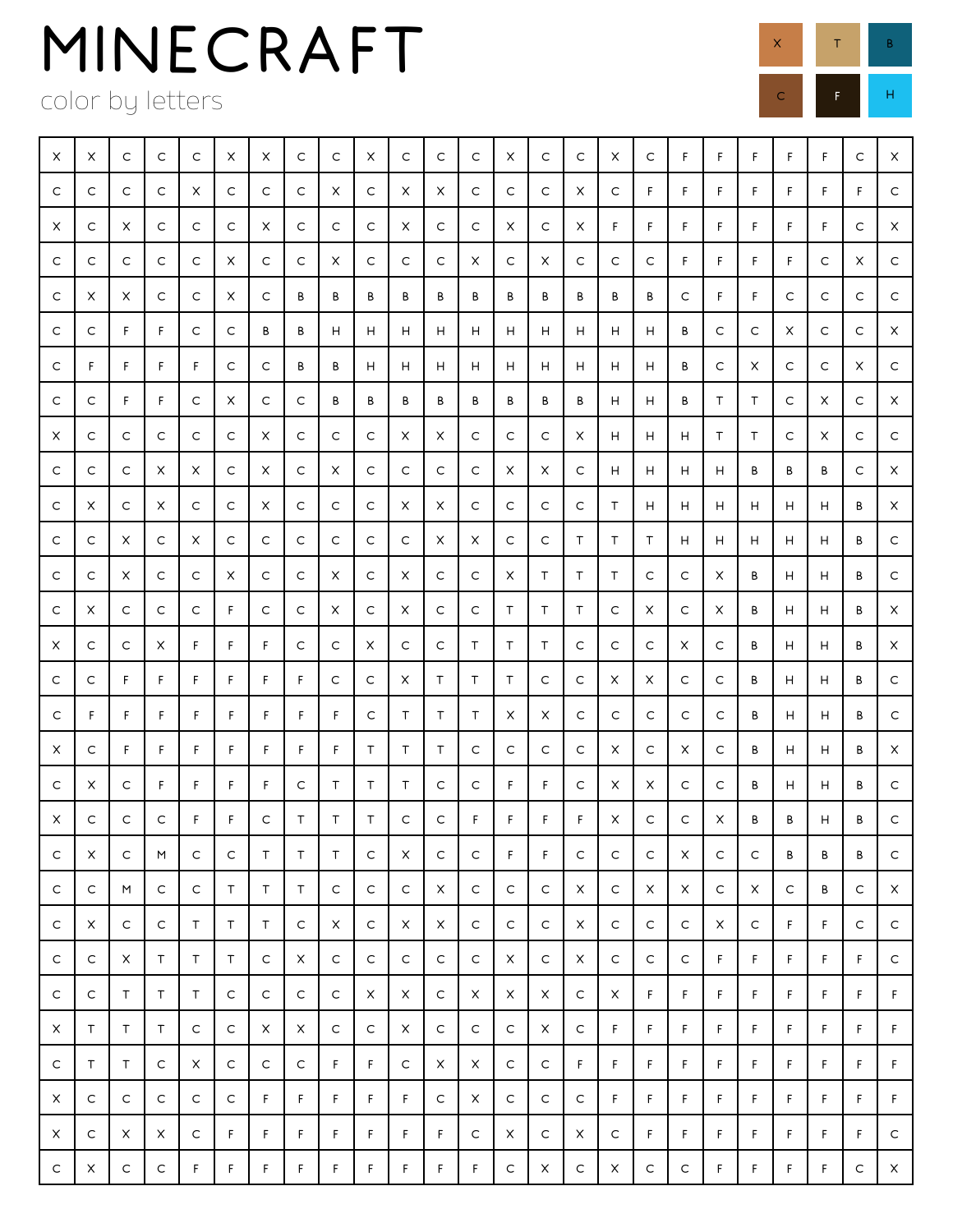color by letters

L

| К            | K            | Κ            | Κ            | Κ            | G            | G            | G            | G            | G            | G            | G            | G            | G            | G            | G            | G            | G            | G            | G            | G            | G            | G            | G            | G            |
|--------------|--------------|--------------|--------------|--------------|--------------|--------------|--------------|--------------|--------------|--------------|--------------|--------------|--------------|--------------|--------------|--------------|--------------|--------------|--------------|--------------|--------------|--------------|--------------|--------------|
| К            | Κ            | K            | К            | Κ            | К            | К            | G            | G            | G            | G            | G            | G            | G            | G            | G            | G            | G            | G            | G            | G            | G            | G            | G            | G            |
| К            | Κ            | Κ            | К            | К            | К            | К            | К            | К            | Κ            | G            | G            | G            | G            | G            | G            | G            | G            | G            | G            | G            | G            | G            | G            | G            |
| К            | Κ            | Κ            | Κ            | Κ            | Κ            | К            | К            | Κ            | Κ            | Κ            | K            | Κ            | G            | G            | G            | G            | U            | U            | G            | M            | G            | G            | G            | K            |
| К            | K            | Κ            | Κ            | Κ            | Κ            | Κ            | Κ            | Κ            | Κ            | G            | G            | G            | G            | G            | G            | U            | U            | L            | U            | G            | G            | K            | K            | K            |
| К            | Κ            | Κ            | Κ            | К            | К            | К            | G            | G            | G            | G            | G            | G            | G            | G            | U            | U            | L            | L            | U            | G            | K.           | K            | K            | K            |
| К            | Κ            | Κ            | Κ            | G            | G            | G            | G            | G            | G            | G            | G            | G            | G            | U            | U            | L            | L            | L            | U            | K            | K.           | K            | K            | K            |
| G            | G            | G            | G            | G            | G            | G            | G            | G            | G            | G            | G            | G            | U            | U            | L            | L            | L            | L            | U            | G            | G            | K            | K            | Κ            |
| G            | G            | G            | G            | G            | G            | G            | G            | G            | G            | G            | G            | U            | U            | L            | L            | L            | L            | L            | L.           | A            | A            | G            | K            | Κ            |
| D            | D            | G            | G            | G            | G            | G            | G            | G            | G            | G            | U            | U            | L            | L            | L            | L.           | L            | L            | L            | L            | A            | G            | G            | G            |
| D            | D            | D            | G            | G            | G            | G            | G            | G            | G            | G            | U            | L            | L            | L            | L            | L.           | L            | L            | L.           | L            | U            | U            | G            | G            |
| D            | D            | D            | D            | D            | G            | G            | G            | G            | G            | G            | G            | U            | U            | U            | U            | L            | L            | Г            | L            | L            | U            | U            | G            | G            |
| D            | D            | D            | D            | D            | D            | G            | G            | G            | G            | G            | G            | G            | G            | G            | G            | A            | L            | L            | L.           | L            | N            | U            | G            | G            |
| D            | D            | D            | D            | D            | D            | D            | G            | G            | G            | G            | G            | G            | G            | G            | A            | A            | A            | U            | U            | U            | U            | U            | G            | G            |
| W            | W            | W            | W            | W            | W            | W            | W            | W            | W            | W            | W            | G            | G            | A            | A            | A            | G            | U            | U            | U            | U            | G            | G            | G            |
| Ε            | $\mathbf{I}$ | Ε            | $\mathsf{I}$ | Ε            | $\mathbf{I}$ | $\mathbf{I}$ | E            | $\mathbf{I}$ | $\mathsf{I}$ | Ε            | $\mathbf{I}$ | G            | A            | A            | A            | G            | G            | G            | G            | G            | G            | G            | G            | G            |
| Ε            | Ι.           |              | Ε            | J.           | Ε            | Ε            | $\mathbf{I}$ | Е            | E            | $\perp$      | $\mathbf{I}$ | A            | A            | A            | G            | G            | G            | G            | G            | G            | G            | G            | G            | G            |
| $\mathbf{I}$ | $\mathbf{I}$ | E            | $\mathbf{I}$ | $\mathbf{I}$ | Ε            | $\mathbf{I}$ | E            | $\perp$      | $\mathbf{I}$ | E            | A            | A            | A            | G            | G            | G            | G            | G            | G            | G            | G            | G            | G            | G            |
| W            | W            | W            | W            | W            | W            | W            | W            | W            | W            | A            | A            | A            | W            | W            | W            | W            | W            | G            | G            | G            | G            | G            | D            | D            |
| $\Box$       | $\mathbf{L}$ | Ε            | $\mathbf{I}$ | $\mathbf{I}$ | E            | T            | E            | Е            | A            | A            | A            | $\mathsf{I}$ | $\mathbf{I}$ | E            | $\mathsf{I}$ | $\mathsf{I}$ | Ε            | G            | G            | G            | G            | D            | D            | D            |
| E.           | E.           | $\mathbf{I}$ | Ε            | -1           | $\mathsf{I}$ | Ε            | $\mathbf{I}$ | Α            | A            | A            | $\mathsf{I}$ | E            | Е            | $\mathbf{I}$ | $\mathbf{I}$ | Ε            | $\mathbf{I}$ | G            | G            | D            | D            | D            | D            | D            |
| $\mathbf{I}$ | E.           | $\mathbf{I}$ | Ε            | $\mathsf{I}$ | Ε            | $\mathbf{I}$ | A            | A            | A            | E            | $\mathbf{I}$ | E.           | $\mathbf{I}$ | E            | E            | $\mathbf{I}$ | $\mathbf{I}$ | D            | D            | D            | D            | D            | D            | D            |
| W            | W            | W            | W            | W            | W            | A            | A            | A            | W            | W            | W            | W            | W            | W            | W            | W            | W            | W            | W            | W            | W            | W            | W            | W            |
| E            | $\mathsf{I}$ | $\mathbf{I}$ | Ε            | $\mathsf{I}$ | A            | A            | A            | $\mathbf{I}$ | E            | $\mathbf{I}$ | E,           | $\mathbf{L}$ | $\mathbf{I}$ | $\mathbf{I}$ | E            | $\mathbf{I}$ | E.           | $\mathbf{I}$ | $\mathbf{I}$ | $\mathbf{I}$ | E            | $\mathbf{I}$ | E            | $\mathbf{L}$ |
| E.           | $\mathbf{I}$ | E            | $\mathsf{l}$ | A            | A            | A            | $\mathbf{I}$ | Ε            | $\mathsf{I}$ | E            | $\mathbf{I}$ | $\mathbf{I}$ | E            | Ε            | $\mathbf{I}$ | E            | $\mathbf{I}$ | E.           | E.           | $\mathbf{I}$ | E.           | $\mathbf{I}$ | $\mathbf{I}$ | E.           |
| $\mathbf{I}$ | Ε            | $\mathbf{I}$ | A            | A            | A            | E            | Ε            | $\mathbf{I}$ | E            | E.           | $\mathbf{I}$ | E.           | $\mathbf{I}$ | E            | $\mathbf{I}$ | E.           | $\mathbf{I}$ | $\mathbf{I}$ | E.           | $\mathbf{I}$ | $\mathbf{I}$ | E.           | E.           | $\mathbf{I}$ |
| W            | W            | A            | A            | A            | W            | W            | W            | W            | W            | W            | W            | W            | W            | W            | W            | W            | W            | W            | W            | W            | W            | W            | W            | W            |
| $\mathbf{I}$ | E.           | A            | A            | $\mathbf{I}$ | $\mathbf{I}$ | E            | $\mathbf{I}$ | Ε            | $\mathbf{I}$ | $\mathbf{I}$ | $\mathbf{I}$ | E            | $\mathbf{I}$ | $\mathbf{I}$ | E            | $\mathbf{I}$ | $\mathbf{I}$ | E.           | $\mathbf{L}$ | $\mathbf{L}$ | E.           | E.           | $\mathbf{L}$ | $\mathbf{I}$ |
| -1           | Ε            | Ε            | $\mathbf{I}$ | E            | $\mathsf{I}$ | Е            | $\mathbf{I}$ | $\mathbf{I}$ | E            | $\mathbf{I}$ | E            | $\mathsf{I}$ | $\mathsf{I}$ | $\mathbf{I}$ | $\mathbf{I}$ | E            | $\mathbf{I}$ | E            | $\mathbf{I}$ | E            | $\mathbf{I}$ | $\mathbf{I}$ | E.           | E.           |
| E            | E            |              | E            | E            |              |              | E            |              | E            |              | E            | E            |              |              | E            |              | E            |              |              |              | E            |              |              | E            |

A I D U G E W L K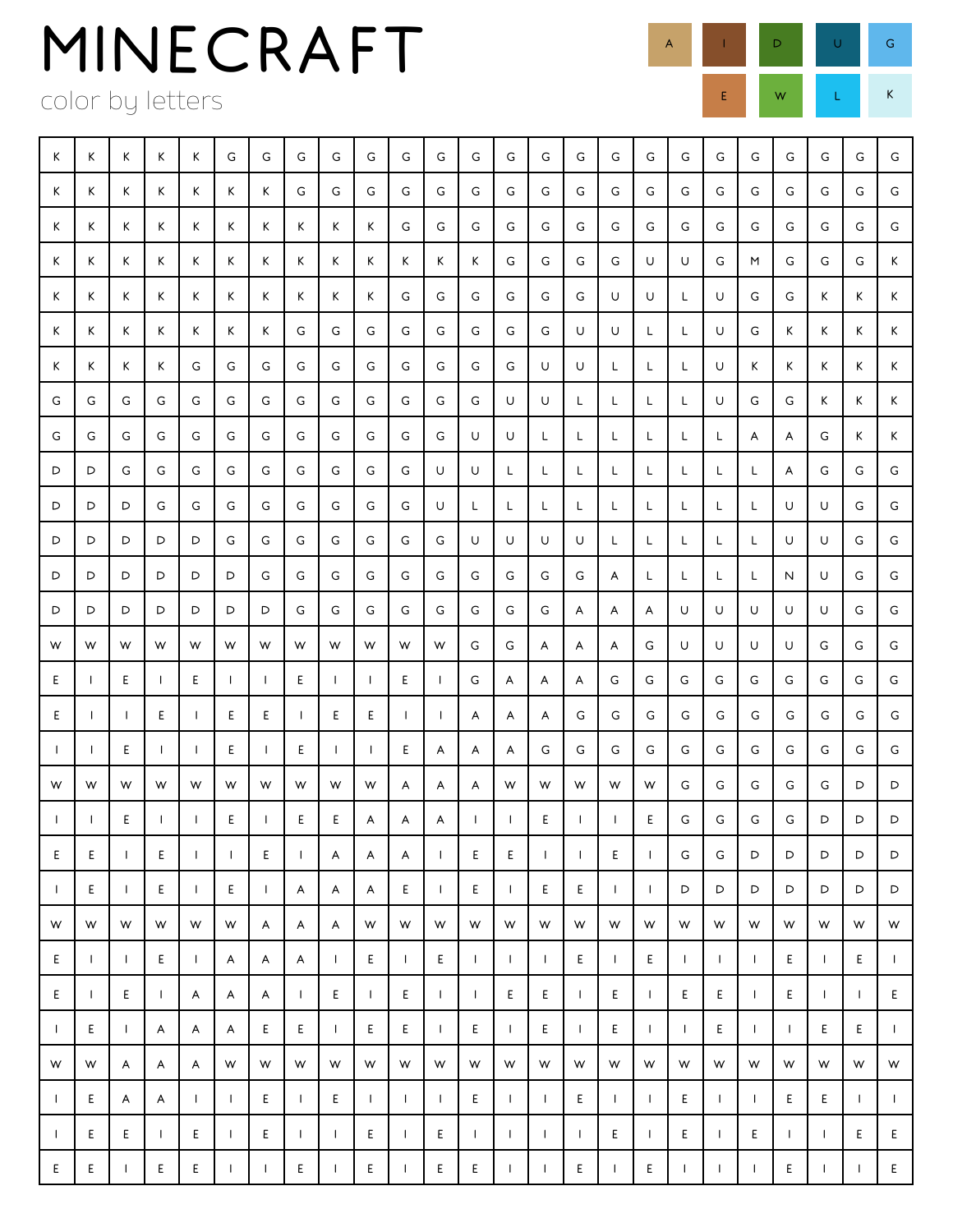color by letters

Y | M | Y | M | H | M | H | M | Y | H | H | M | Y | M | M | W | M | M | M | Y | M | M | H | H H Y Y H Y M M M M Y M Y M M M M Y Y H H Y H Y Y M M | H | M | M | M | M | M | M | H | Y | H | Y | H | Y | Y | M | M | M | Y | M | H | H | M M | M | H | Y | Y | H | Y | H | M | Y | M | Y | M | H | M | Y | M | M | M | M | Y | M Y H I Y I M I H I H I M I M I M I H I Y I M I M I Y I H I M I I I I I I I I I I I I I I I M I H M Y Y M M M M H Y M M M I I I I I I I I I I I I M H M M H Y H M Y H H I I I I I I I I I I I I I H M Y M H Y Y H M M I I I I I I I I I I I I I I H H Y M Y M M H Y M I N I I I I I I I I M H H I H M Y Y H Y M M M M I N N N H Y M H M M M M M I M M Y M M M M M M M I N N N Y M M M Y H Y H H I M H M Y M M H | M | M | H | I | N | N | M | M | Y | H | M | M | M | M | M | I | Y | M | M | Y | H | Y | Y M | Y | M | I | I | I | N | H | Y | H | H | Y | Y | M | Y | M | I | H | Y | Y | H | Y | M | H | Y Y M M I I I M M Y M M Y M H Y I H M M M H M M M M M | Y | I | I | I | I | Y | Y | M | H | H | M | M | H | I | M | Y | M | M | Y | M | M | M | Y | M H | M | I | I | I | I | M | H | N | Y | M | Y | H | I | H | M | Y | M | Y | M | Y | M | H | Y | H M | H | I | I | I | I | H | Y | M | Y | M | M | I | Y | Y | M | M | Y | H | M | M | Y | H | Y | M | M M M I I I I M M M Y M I H M M Y M H M H M M M M M Y M I I I I H Y M H I H M Y M M M M M Y H Y M Y M M I I I I I M Y M I M Y M Y Y M Y Y M Y M M M M Y M | I | I | | | | | M | H | | M | M | Y | M | H | H | M | M | M | M | M | Y | M | M | M Y I I I I Y H I M Y Y M M Y M Y M Y M M H Y M Y M M I I I I M I Y M M T T T T T T T T T T T T T T T Y I I I I I H H Y M B A B A B A A B A A A B A A B Y I I I I M M M Y M A B B A A B A A B B A A B B A M I I I H M M M H M B A A B B A B B A A B A A B B W M I T T T T T T T T T T T T T T T T T T T T T T W W M B A A A B A A B B A A B B A B A A B A A B B W W W A B B A B A B A A B B A B A A B B A B A B A W W W A B A B A B A B A A B A A B B A A B A B A B